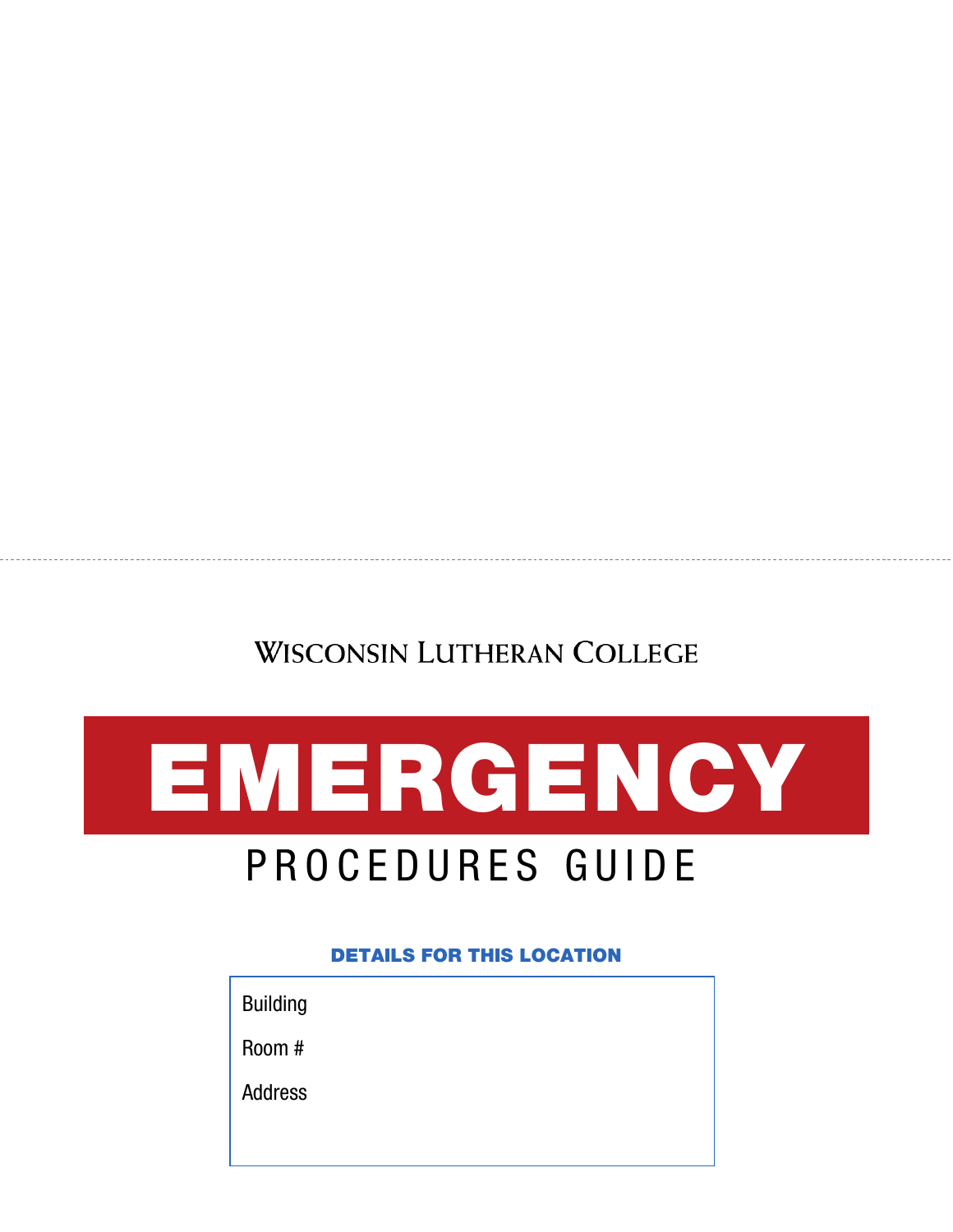### Emergencies Overview

#### What is an emergency?

An emergency is any threat to life and/or property that requires an immediate response from *official first responders (police, fire, or emergency medical services),* including crimes in progress, fire, serious injury or illness, or severe weather. If you are unsure if an incident is an emergency, call 9-1-1 when an immediate response is needed.

#### Emergency Preparedness

- $\checkmark$  Where is the nearest entrance to safety?
- $\checkmark$  Where is the nearest exit from danger?
- $\checkmark$  Where is the nearest fire extinguisher?
- $\checkmark$  Where is the nearest fire alarm?

#### What to do in an emergency?

- $\checkmark$  Remain calm and focus on the immediate emergency.
- $\checkmark$  Assess the situation and account for the individuals in the area.
- $\checkmark$  Evacuate when building alarms are sounded and/or as directed by WLC Public Safety or official first responders.

#### How should I report an emergency?

- $\checkmark$  Call 9-1-1 in a life-threatening or property-threatening situation.
- $\checkmark$  If you feel a person is a threat to you, to others, or to property, call 9-1-1.
- $\checkmark$  In non-life-threatening situations, contact WLC Public Safety at 414.443.8500 or ext. 8500 from a campus phone.
	- Stay on the phone until notified otherwise.
	- Provide your name, call-back phone number, and the address or description location of the incident.
	- Provide a thorough description of the incident to ensure appropriate resources are dispatched.

#### **雷 CALL 9-1-1 IN ALL EMERGENCIES 雷**

#### EMERGENCIES OVERVIEW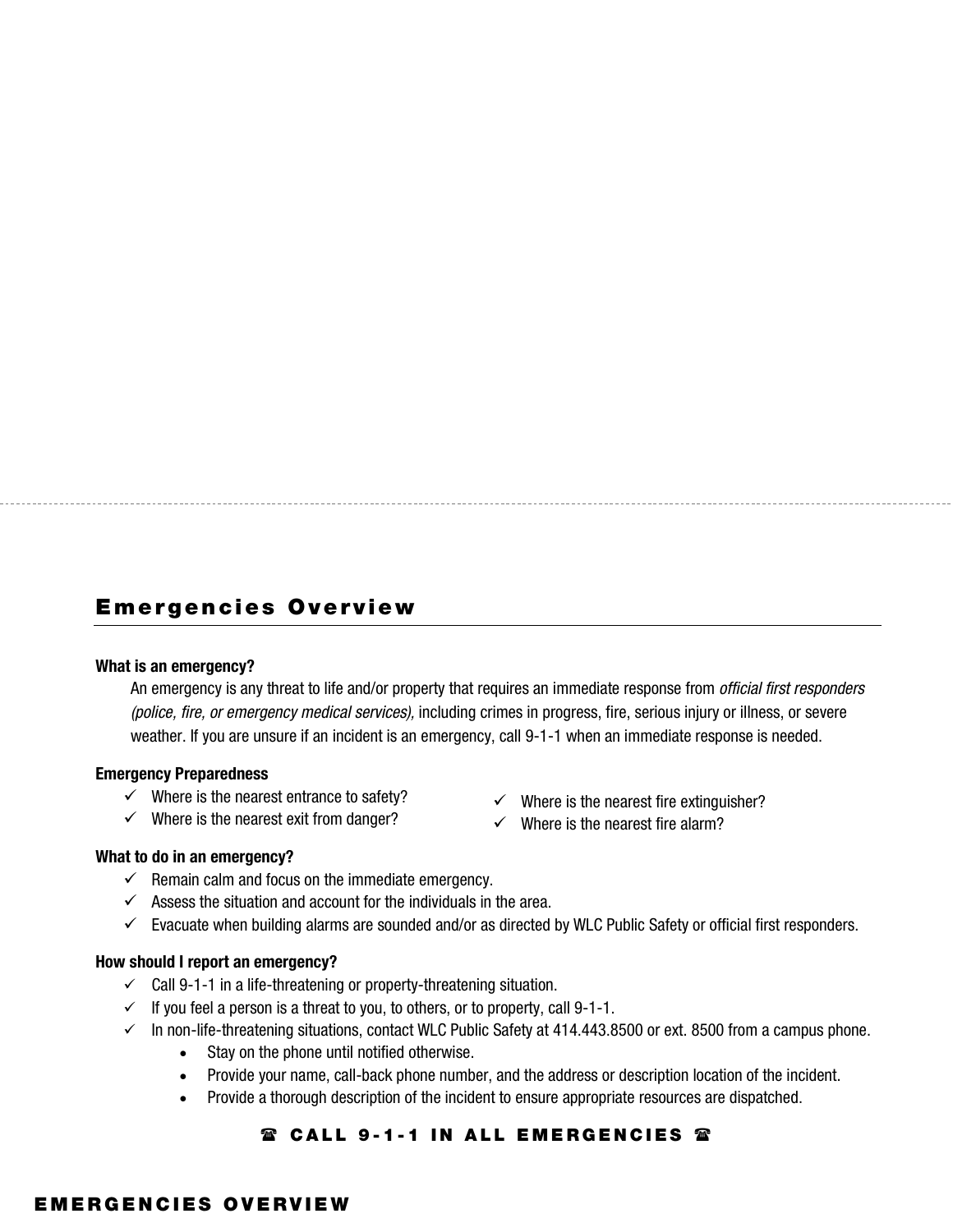### Utility Failure (Gas, Electrical, Plumbing)

#### Natural Gas Odor/Leak

If you smell natural gas:

- $\checkmark$  Evacuate the area immediately.
- $\checkmark$  Avoid causing sparks. Do not pull the fire alarm and turn on/off lights/electrical equipment.
- $\checkmark$  Call 9-1-1.
- $\checkmark$  Call WLC Public Safety at 414.443.8500 or ext. 8500 from a campus phone.

#### Electrical Failure/Power Outage

- $\checkmark$  Call WLC Public Safety at 414.443.8500 or ext. 8500 from a campus phone, if phones are still functional.
- $\checkmark$  If the outage is due to a fire or explosion, activate the fire alarm, and then evacuate the environment. Then call 9-1-1 from a safe place. Be prepared to describe the situation.

#### Plumbing Failure/Flooding

- $\checkmark$  If water is present, stop using all electrical equipment.
- $\checkmark$  Do not turn on/off or plug in/unplug any electrical equipment.
- $\checkmark$  From a safe place, call WLC Public Safety at 414.443.8500 or ext. 8500 from a campus phone, if phones are still functional.
- $\checkmark$  Evacuate the flooded area for safety.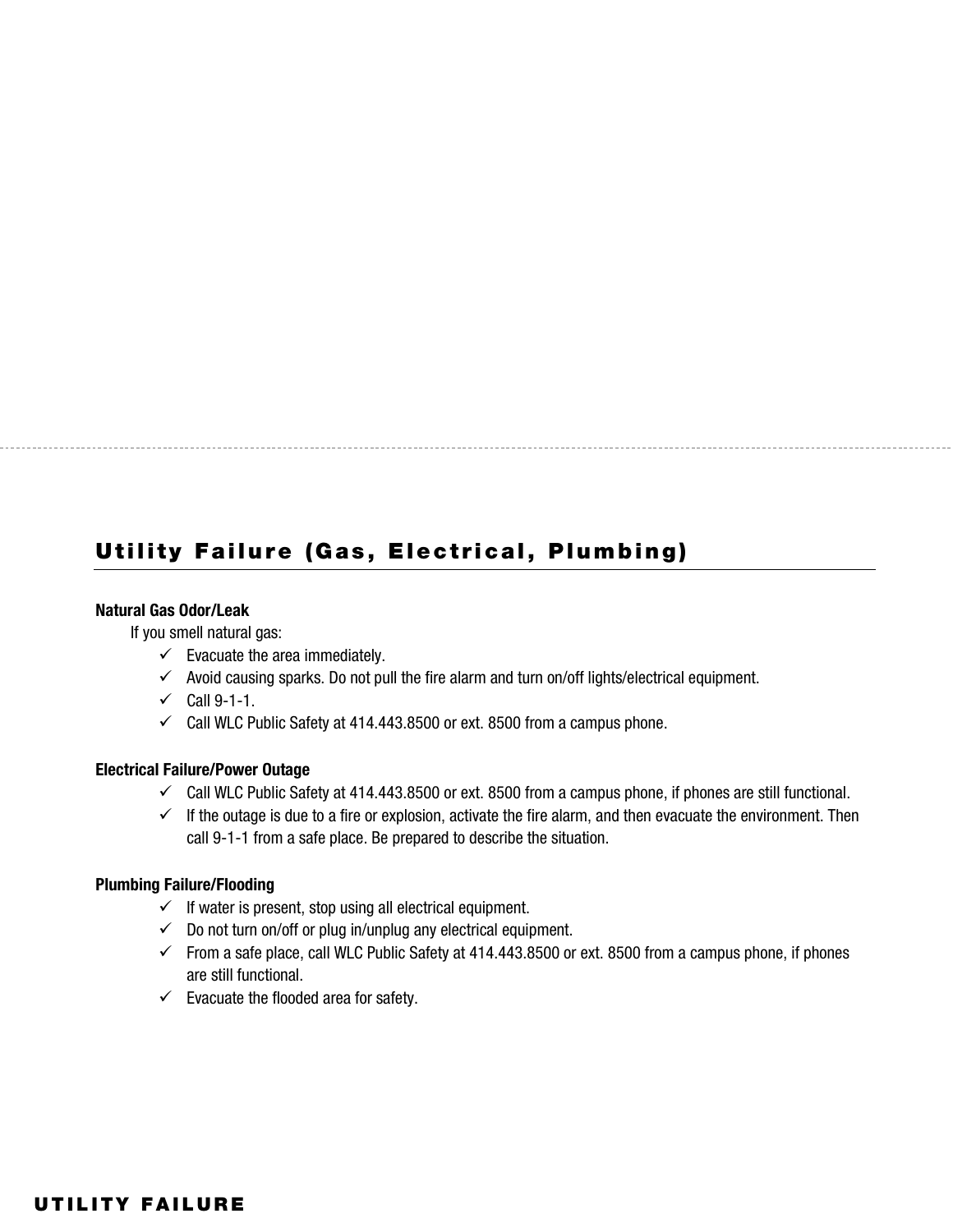### Fire / Smoke

If you see fire or smoke in your immediate area, use the R.A.C.E. acronym as a guide.

#### Rescue/Remove anyone in immediate danger, if it does not endanger your life.

- Advise students, staff, and visitors to evacuate the building.
- Do not use elevators.
- Assist handicapped individuals to the nearest stairwell landing and tell police and/or fire of their location.
- Move well away from the building (at least 500 feet).

#### Activate the fire alarm.

- Pull the nearest fire alarm station.
- Call 9-1-1 to report the location of the fire/smoke and any other pertinent information. If the call cannot be made safely from the building, call as soon as you find a safe place.

#### Confine/Contain.

- To prevent the spread of fire/smoke, contain it to the smallest space possible (i.e., garbage can, closet).
- Close all doors as you leave the room and/or building.
- Do not lock the doors.

#### Extinguish/Evacuate

- Extinguish the fire if you know the location of a nearby extinguisher and can do so without endangering your safety. Use the P.A.S.S. technique for proper fire extinguisher usage.
	- ▶ P.A.S.S. Pull the pin, Aim at the fire, Squeeze the trigger, Sweep from side to side over the flames.
- Evacuate the building via the closest exit doors.

#### If you hear a fire alarm:

- $\checkmark$  You must evacuate the building. Ensure that all present in your area also evacuate.
- $\checkmark$  Shut the door, but do not lock the door.
- $\checkmark$  Evacuate the building via the nearest fire exit and remain well away from the building (at least 500 feet) until informed that you may re-enter by a WLC Public Safety Officer or an official first responder.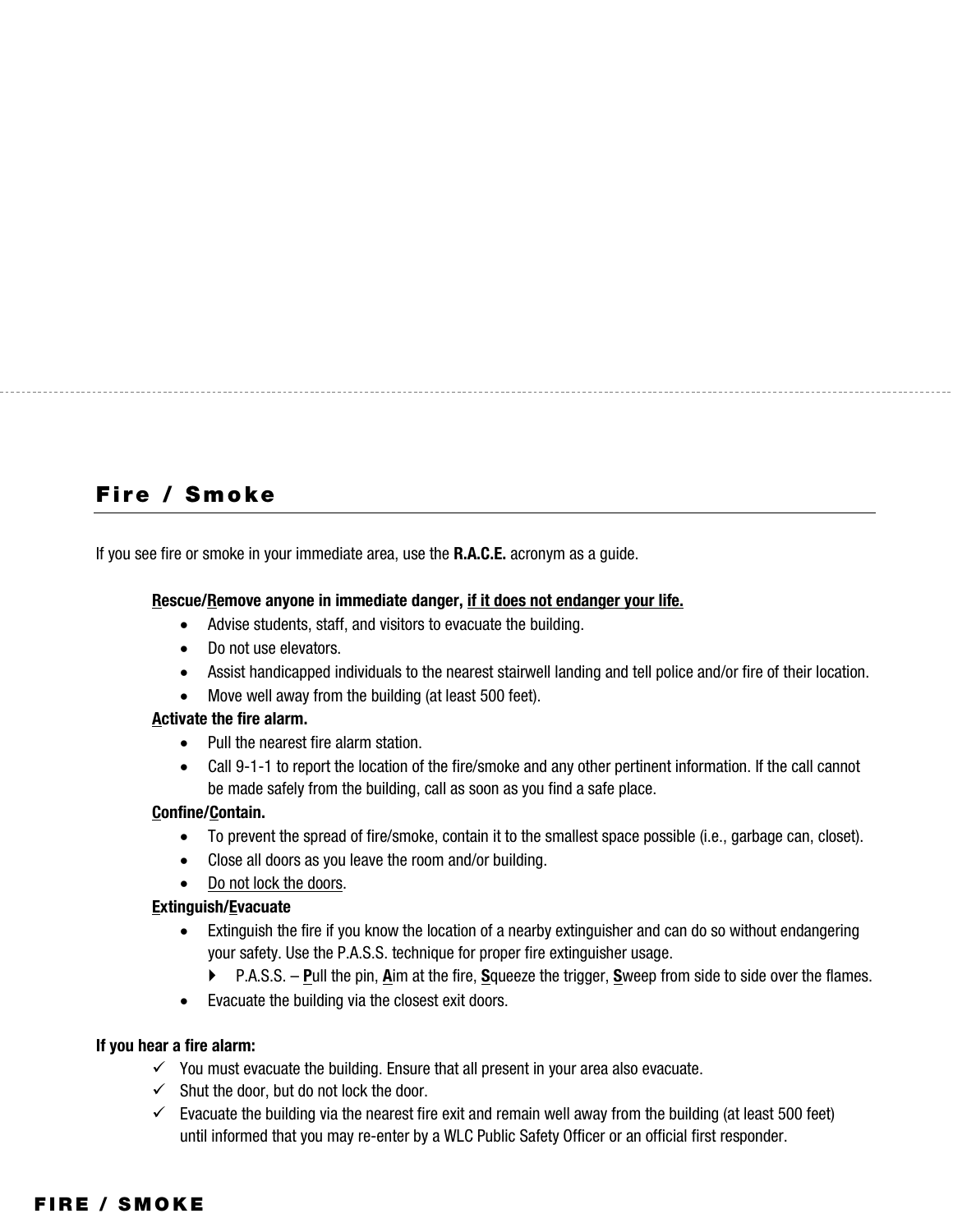### Bomb / Campus Threat

#### Bomb Threat or Threat to Campus

Follow these instructions if you receive communication (i.e., phone call, text, letter, email, social media) related to a bomb threat or other threat to the campus.

- $\checkmark$  Listen to the caller carefully and record/remember what you are told.
	- How is the campus being threatened?
	- Where is the device/incident on campus?
	- When is it supposed to occur?
- $\checkmark$  Remain calm.
- $\checkmark$  Call 9-1-1.
	- Report what the caller said.
	- Stay on the telephone with the dispatcher.
	- Follow the orders of the dispatcher/officer.
	- Do not activate a fire alarm unless told to do so by an officer or the dispatcher. Official first responders follow specific procedures regarding bomb threat responses and evacuations.
	- Report the incident to WLC Public Safety at 414.443.8500 or ext. 8500 from a campus phone.
- $\checkmark$  If you are told to evacuate:
	- Close your room door when you leave, but do not lock it.
	- Communicate to others to evacuate.
	- Take all your personal items with you and exit the building.
	- Move away from the building (at least 500 feet) for your safety.
	- Stay away from windows.

#### Suspicious Object

If a suspicious object (i.e., letter, package) is found:

- $\checkmark$  Do not touch it.
- $\checkmark$  Remain calm.
- $\checkmark$  Report the find to WLC Public Safety at 414.443.8500 or ext. 8500 from a campus phone.
- $\checkmark$  Move away from the building (at least 500 feet) for your safety.

#### BOMB / CAMPUS THREAT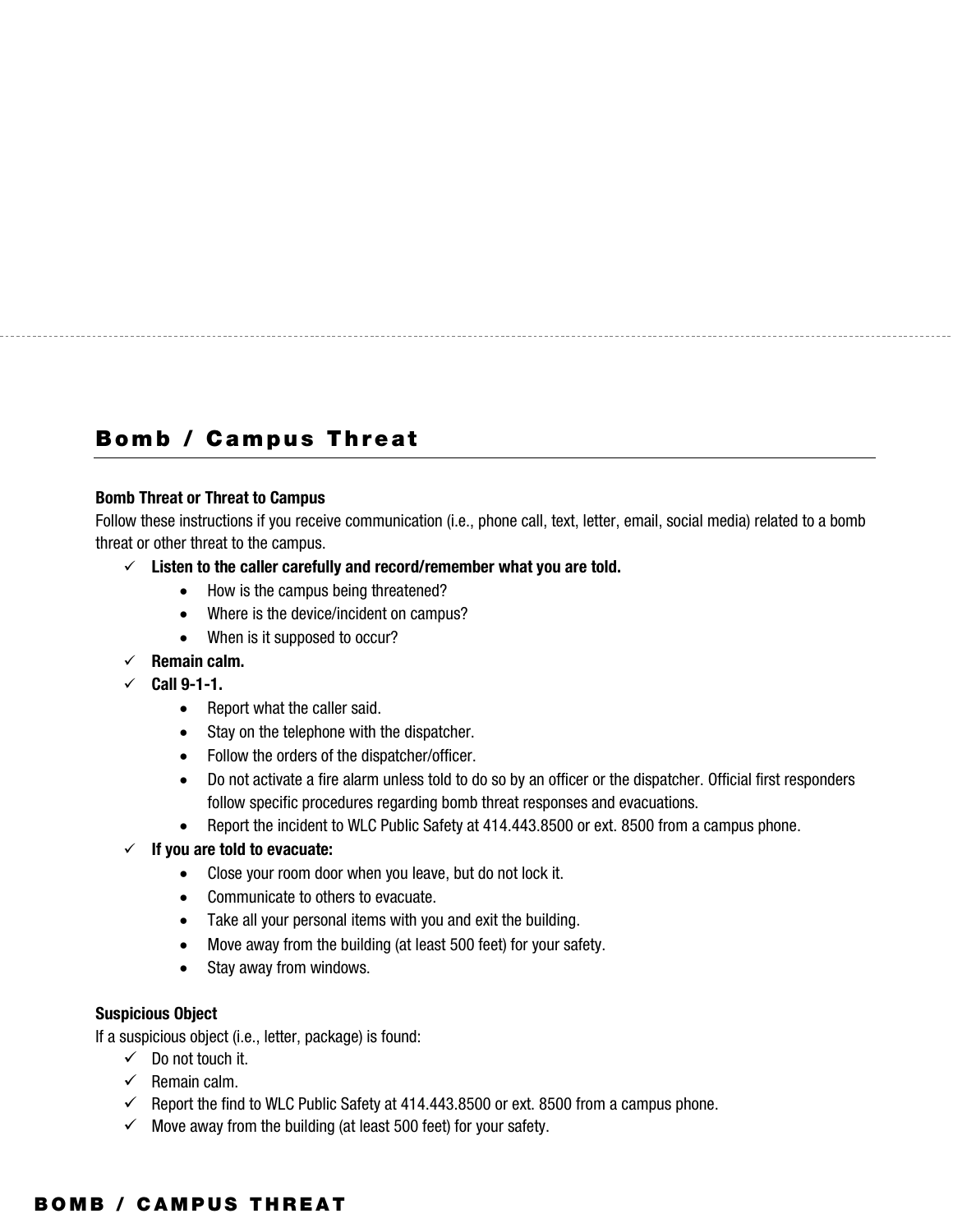### Suspicious Person / Personal Threat / Disturbance

#### What is a Suspicious Person or Activity?

Any person or activity that is out of the norm from the daily routine of the campus community. When in doubt, call 9-1-1.

#### Suspicious Person

If you see someone on campus who seems out of place:

- $\checkmark$  Contact WLC Public Safety immediately at 414.443.8500 or ext. 8500 from a campus phone.
- $\checkmark$  If the person is threatening you or you feel your safety is in danger, call 9-1-1.
- $\checkmark$  Then contact WLC Public Safety at 414.443.8500 or ext. 8500 from a campus phone.

Tips to remain safe:

- Always lock your campus residence/office.
- Always lock your car doors and keep valuables out of sight.
- Walk with a friend or in groups after dark (escorts are available through WLC Public Safety).
- Do not prop open doors.
- Be aware of who is following you into buildings.
- In case of ANY emergency immediately dial 9-1-1.

#### Personal Threat or Disruptive Event

If you are a victim of or a witness to a verbally or physically abusive individual or a disruptive situation:

- $\checkmark$  Call WLC Public Safety at 414.443.8500 or ext. 8500 from a campus phone.
- $\checkmark$  If you feel your or others safety is in danger, call 9-1-1 and then contact WLC Public Safety.
	- Be prepared to describe the situation in detail.
	- Follow any directions given.
- $\checkmark$  If possible, move yourself and/or the person being targeted with abuse to a room where the door can be locked.
- $\checkmark$  Remain calm and support others involved.
- $\checkmark$  Attempt to diffuse the situation verbally but not physically.
	- Acknowledge anger, but calmly ask the abusive/disruptive person to leave.
	- If the person will not leave, tell them the authorities have been called and they must leave immediately.
	- Never needlessly endanger yourself or continue to argue.
- $\checkmark$  Any threats of violence or threatening the use of weapons should be reported by calling 9-1-1 and then WLC Public Safety at 414.443.8500 or ext. 8500 from a campus phone.

#### SUSPICIOUS PERSON / PERSONAL THREAT / DISTURBANCE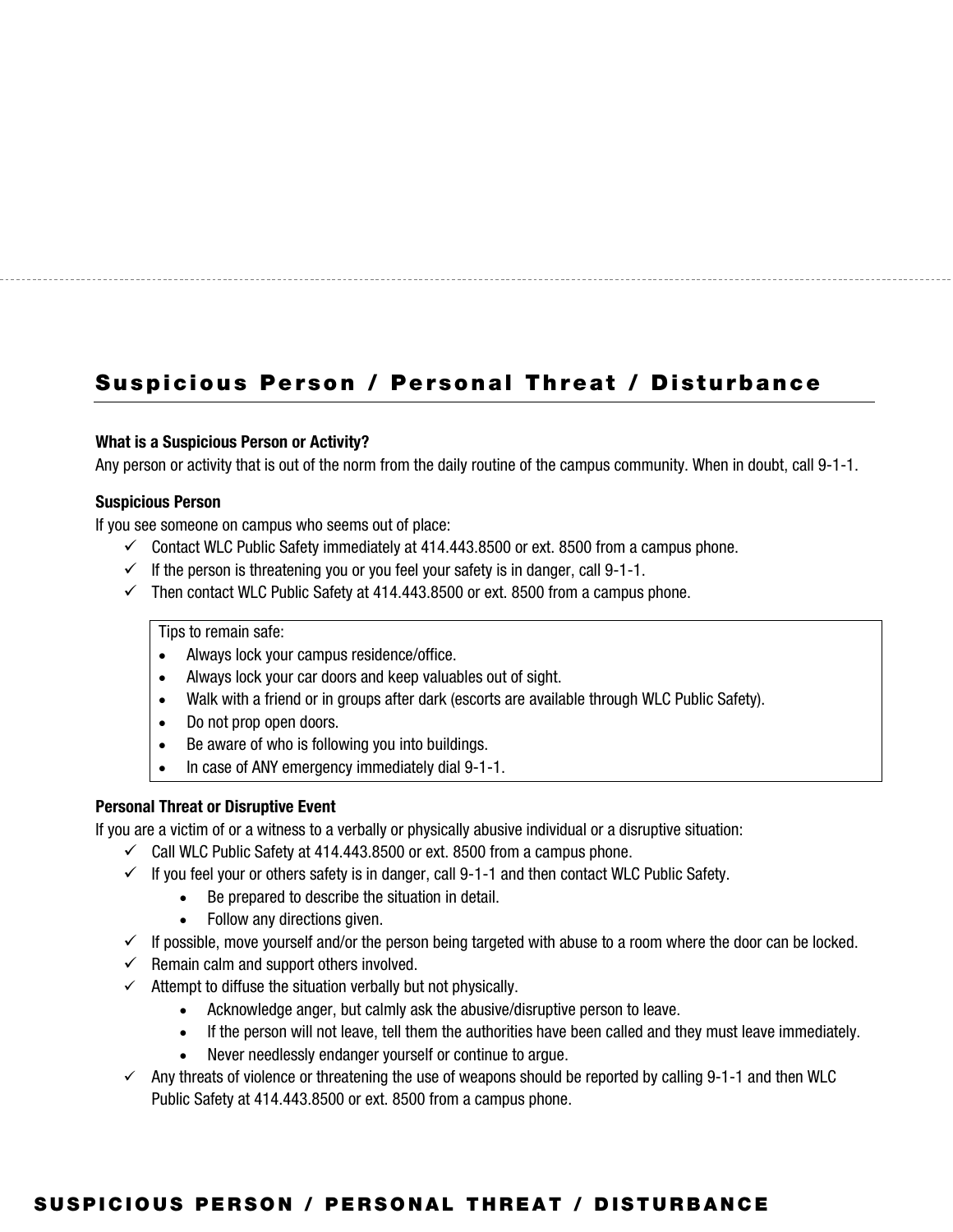### Severe Weather / Tornado

The National Weather Service will issue a public announcement for watch or warning in the event of severe weather.

#### Watches

When weather conditions are right, a severe weather watch may be issued.

- $\checkmark$  Continue normal activities, but regularly monitor the situation.
	- Severe weather watches may be issued for the following conditions: flooding, high winds, thunderstorms, blizzards, hail, and tornados.
	- A tornado watch is issued when conditions are favorable for the formation of a tornado. A watch mean that a tornado has not been sighted but may be possible.

#### Warnings

If severe weather is approaching or a tornado has been sighted in the area, a severe weather warning will be issued.

- $\checkmark$  Move to appropriate shelter or prepare to move to shelter.
	- Remain indoors and away from all windows until the severe storm passes.
	- If you are outside, seek shelter immediately during extreme winds and large hail.
	- If a tornado warning has been issued, seek shelter immediately. See below for details.
- $\checkmark$  Report life-threatening injuries by calling 9-1-1.
	- Report property damage by calling WLC Public Safety at 414.443.8500 or ext. 8500 from a campus phone.

#### Tornado Warning

A tornado warning is issued when a tornado has been spotted in the area and people in its path are in danger.

- The community emergency warning sirens will sound.
- Do not pull the fire alarm for tornado warnings.
- Do not evacuate buildings.
- Move to the lowest possible level of the building or to interior hallways or rooms with no windows (i.e. closets, bathrooms).
- Avoid rooms with large roof expanses (i.e., gymnasiums)
- Stay as far away as possible from furniture, windows, and exterior doors.
- Close all doors, making sure they latch.
- Sit on the floor with your back to the interior wall.
- Cover your head with your arms.
- Shelter in place until the warning is lifted.

#### SEVERE WEATHER / TORNADO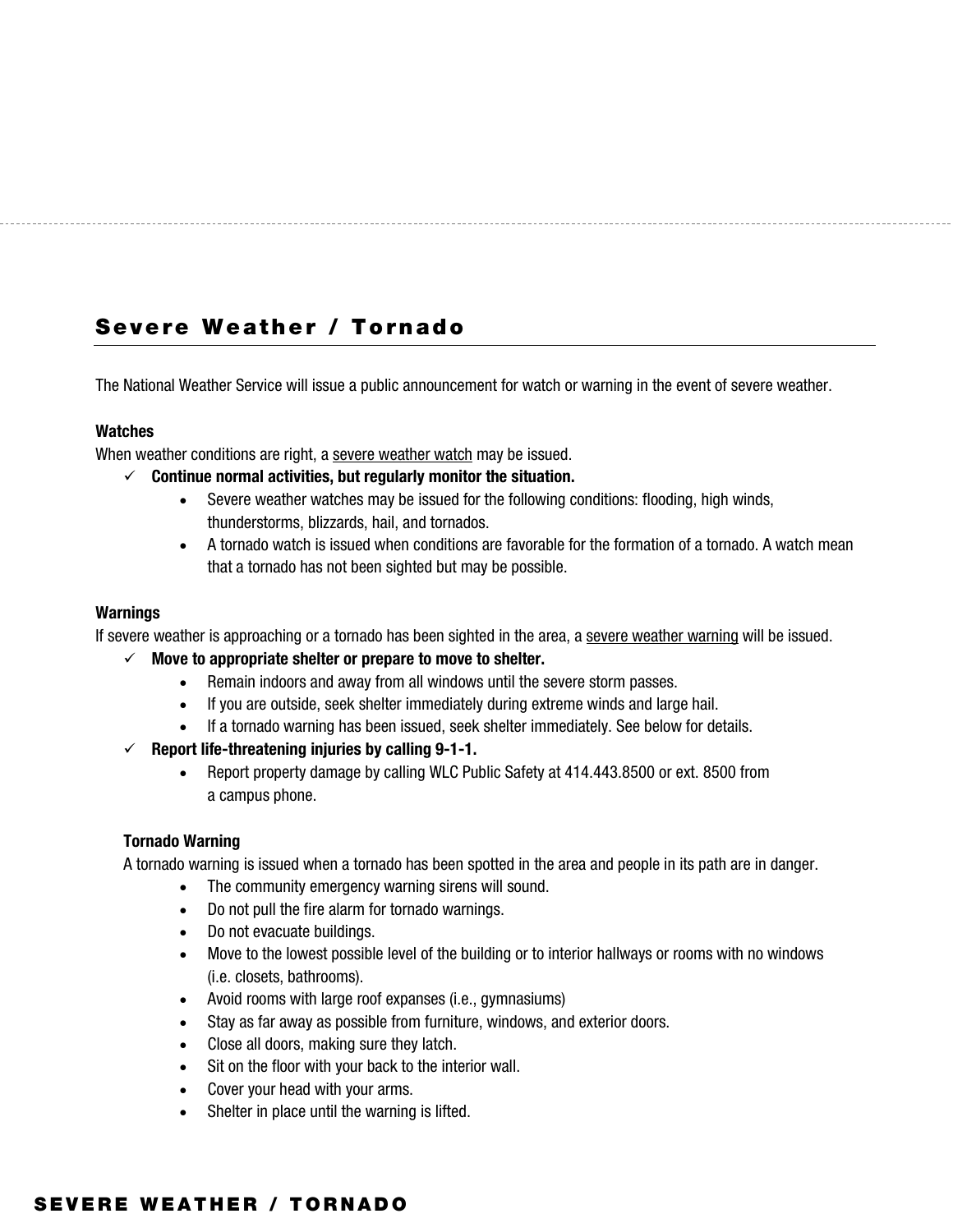### Medical / Mental Health Intervention

#### Intervention for a Non-life Threatening Illness or Injury

 $\checkmark$  Call the WLC Director of Health Services at 414.443.8549 or ext. 8630 from a campus phone.

#### Emergency Intervention / Serious or Life-threatening Illness or Injury

- $\checkmark$  Call 9-1-1 and be prepared to provide a description of the situation.
- $\checkmark$  Follow the instructions given by the 9-1-1 dispatcher. HANG UP LAST.
- $\checkmark$  Call Public Safety at ext. 8500 to have them wait for the EMS to arrive and direct EMS to the patient's location.
- $\checkmark$  Get First Aid Kit and AED.
- $\checkmark$  Call Student Health at ext. 8630 for additional help while waiting for EMS to arrive.

#### Mental Health Intervention / Psychiatric Episode

A situation involving a person who is demonstrating behavior that could lead to harmful activity to him/herself or others.

- $\checkmark$  Call the WLC Director of Health Services at 414.443.8549 or ext. 8630 from a campus phone.
- $\checkmark$  Call, if needed, the WLC Director of Residence Life at 414.443.8689 or ext. 8689 from a campus phone and the WLC Vice President of Student Life at 414.443.8825 or ext. 8825 from a campus phone.
- $\checkmark$  Provide safety and privacy for the individual without compromising your own safety.
- $\checkmark$  Calmly address the person and establish communication, if possible.

In a situation where there is imminent danger to the person or others, call 9-1-1 and follow the steps listed above.

- The extent of the injury is unknown (i.e., bleeding or unresponsive).
- The person may have ingested a potentially dangerous substance.
- The person has threatened harm to (him/her)self.

#### **■ Poison Control Center: 1.800.222.1222**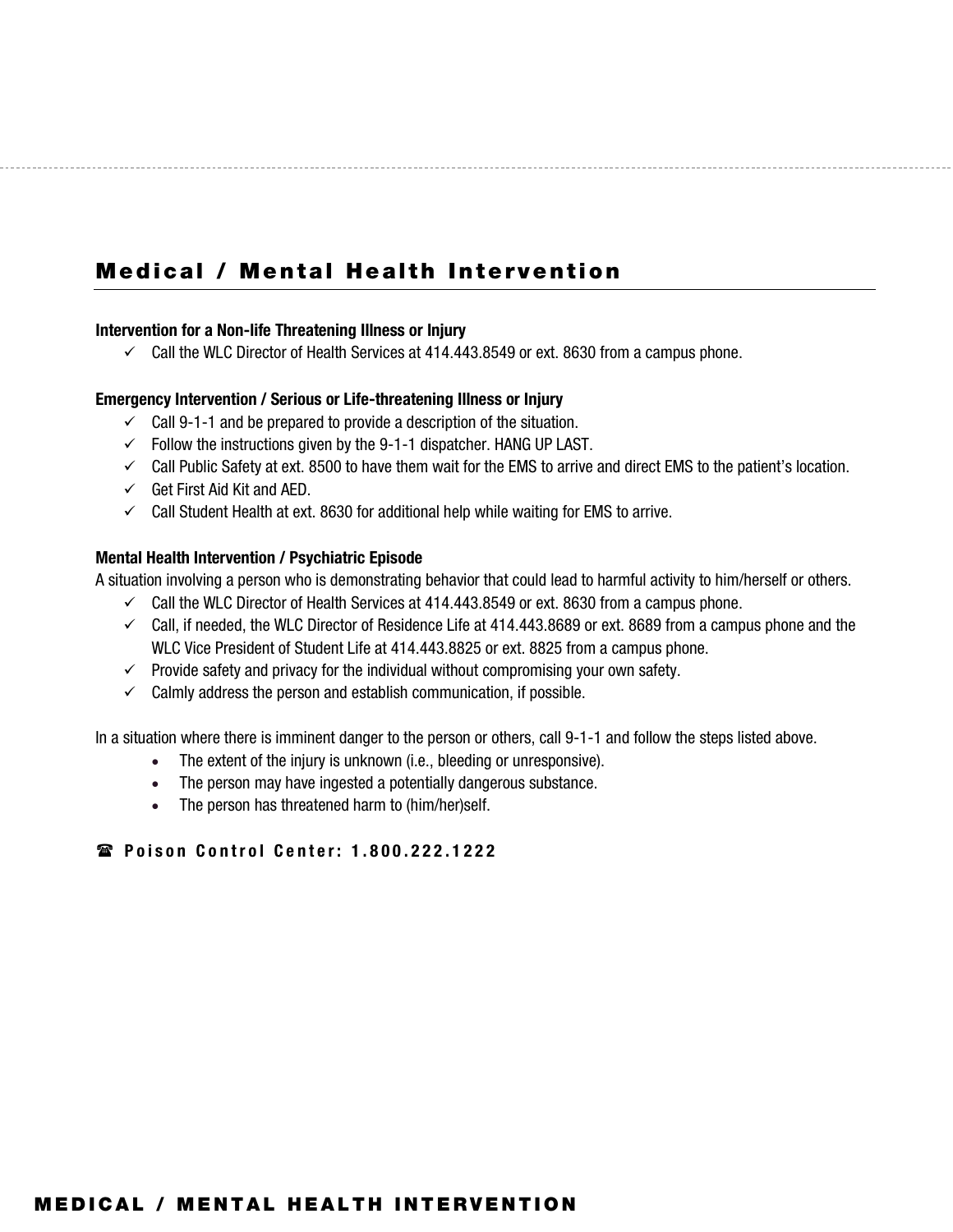### Active Shooter

There is no warning of an active shooter. Depending on the shooter's location, respond according to one of the following.

#### RUN

- $\checkmark$  Locate the nearest exit and determine whether you can exit the building safely.
- $\checkmark$  Exit the building if you can do it safely.

#### How to exit a building safely:

- Do not grab personal belongings.
- Do not attempt to treat or remove injured people, but note their locations so that you may provide the information to emergency responders.
- Move quickly as you exit. If you encounter the police, show your hands and follow their commands.
- Proceed to a safe location.
- Remain at the designated assembly area until you are released.
- Always comply with commands from official first responders.

#### HIDE

- $\checkmark$  If you cannot escape, determine if the room you are in or near can be locked or barricaded. If it cannot be secured, proceed to a room that can be locked or barricaded if you can do so safely.
- $\checkmark$  Stay out of sight (i.e., in closets, under desks).
- $\checkmark$  Lock all doors and windows, turn off the lights and silence your mobile phones.
- $\checkmark$  When safe to do so, call 9-1-1 and be prepared to provide a description of the situation.
- $\checkmark$  Remain sheltered until notified by official first responders or through the campus emergency alert notification system. Do not respond to suspicious, unidentified, or unrecognized voice commands.

#### FIGHT

 $\checkmark$  If you cannot escape, attempt to overpower the shooter with any aggressive force using speed, surprise, and violence of action (i.e., multi-person attack, improvised weapon).

#### What to expect from responding officers:

- $\checkmark$  First responders will be clearly identified.
- $\checkmark$  Officers will point firearms at you while seeking the threat. This can be scary but it is normal. Avoid any sudden movements and obey all officer commands. Keep your hands visible to officers at all times.
- $\checkmark$  Responding officers are trained to proceed immediately to the area where shooting is taking place to neutralize the threat. If you are injured, they will not stop to assist you.
- $\checkmark$  Remain calm and immediately comply with all commands from law enforcement officers.

#### ACTIVE SHOOTER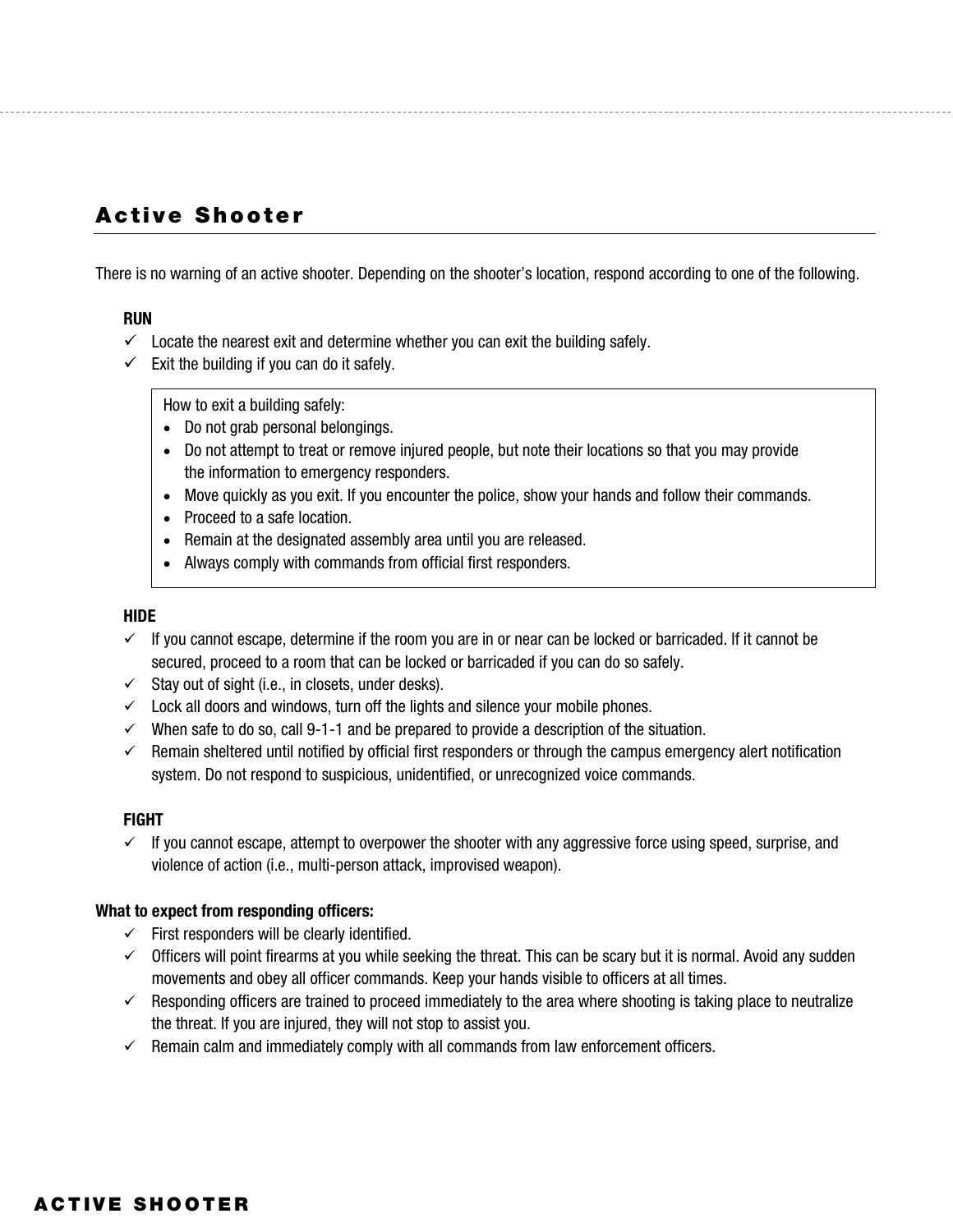### Hazardous Waste or Biological Spill / Exposure

In the event of a spill of chemical or hazardous waste:

- $\checkmark$  Evacuate the area and keep people away from the spill.
- $\checkmark$  Do not approach the spill or try to clean it up yourself.
- $\checkmark$  Do not T.E.S.T. the spill (Touch, Eat, Smell, Taste).
- $\checkmark$  If you determine the spill could cause a fire or major injury:
	- Immediately activate the nearest fire alarm.
	- Call 9-1-1 to report the situation.
- $\checkmark$  If you determine the spill will not cause an imminent hazard:
	- Contact WLC Public Safety to report the spill at 414.443.8500 or ext. 8500 from a campus phone.
	- For spills located in Generac Hall, call:
		- Generac Reception Desk (414.443.8733 or ext. 8733 from a campus phone)
		- Generac Hall Building Manager (414.443.8766 or ext. 8766 from a campus phone)
- $\checkmark$  Do not re-enter the area until notified by WLC Public Safety or official first responders.

#### In the event of personal exposure to a chemical or hazardous waste:

Follow these chemical exposure decontamination protocols:

- $\checkmark$  Flush the affected area with large amounts of water.
	- Eyes and/or face flush in nearest eyewash station for 15 minutes.
	- For large spills, use a safety shower, if available.
- $\checkmark$  Remove clothing that may be contaminated.
- $\checkmark$  Seek professional medical attention, if necessary.

#### In the event of **personal exposure to or a spill of Biological or Bloodborne Pathogens:**

 $\checkmark$  If a spill of body fluid is present, secure the spill scene and contact WLC Public Safety to report the spill at 414.443.8500 or ext. 8500 from a campus phone. Trinity Home Group is trained and designated to clean up blood and other potentially infectious materials at WLC.

WLC has a policy to comply with OSHA Bloodborne Pathogens Standards. The policy includes:

- How to protect individuals from the health hazards associated with bloodborne pathogens.
- Treatment and counseling should an individual be exposed to bloodborne pathogens.
- Training for personnel who may come into contact with bloodborne pathogens.
- For a copy of the policy, please contact WLC Human Resources at 414.443.8826 or ext. 8826 from a campus phone.